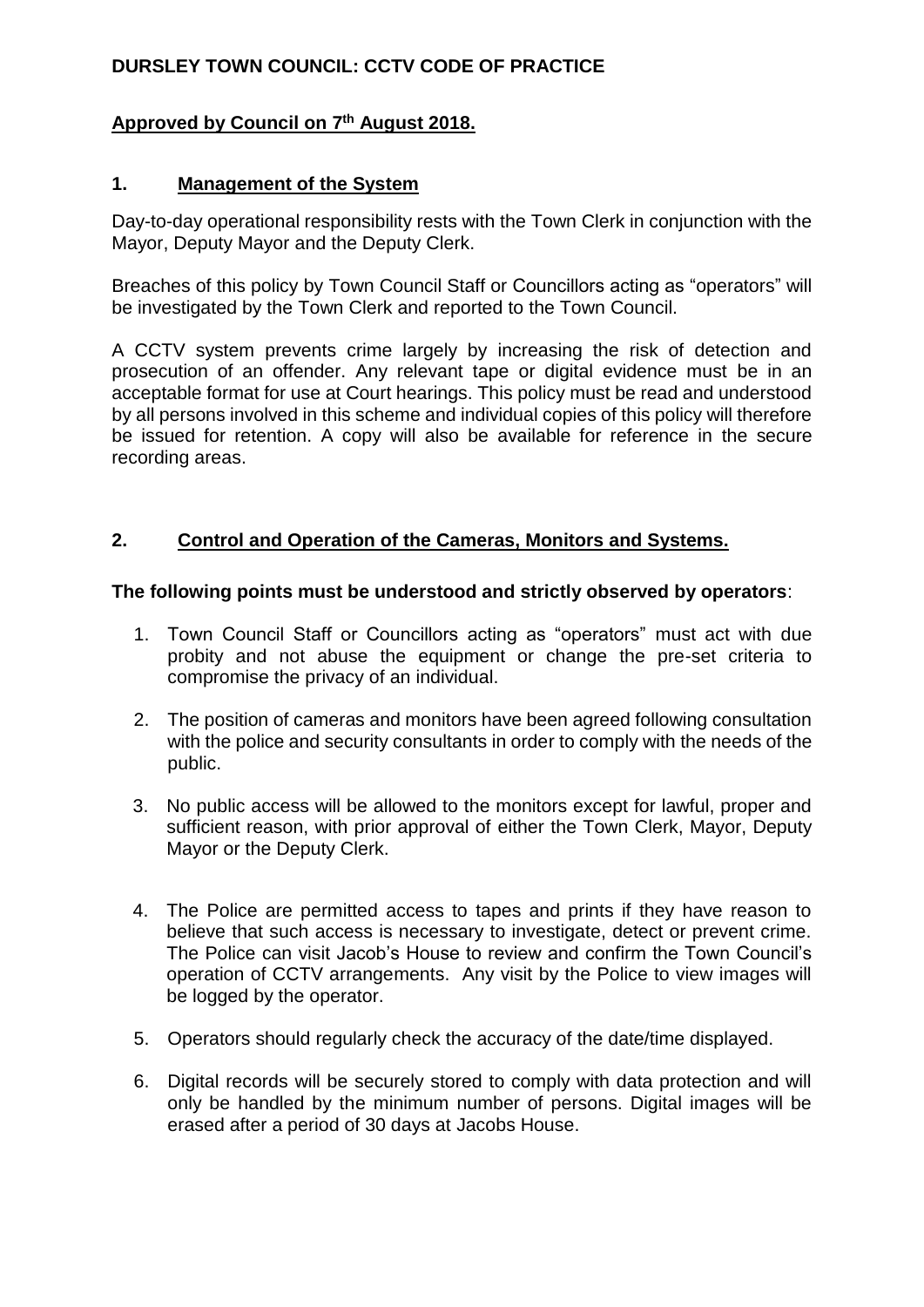## **DURSLEY TOWN COUNCIL: CCTV CODE OF PRACTICE**

- 7. Images will not normally be supplied to the media, except on the advice of the police if it is deemed to be in the public interest. The Town Clerk would inform the Mayor or Deputy Mayor of any such emergency.
- 8. As records may be required as evidence at Court, each person handling a digital record may be required to make a statement to a police officer and sign an exhibit label. Any images that are handed to a police officer should be signed for by the police officer and information logged to identify the recording and showing the officer's name and police station. The log should also show when such information is returned to the Town Council by the police and the outcome of its use.
- 9. Any event that requires checking of recorded data will be clearly detailed in the log book of incidents, including Crime Nos. if appropriate, and the Council Office notified at the next available opportunity.
- 10.Any damage to equipment or malfunction discovered by an operator will be reported immediately to the Town Clerk or contact made with the company responsible for maintenance, and the call logged showing the outcome. When a repair has been made this should also be logged showing the date and time of completion.
- 11.Any request by an individual member of the public for access to their own recorded image must be made on an 'Access Request Form' and is subject to a standard fee – currently £10 set by Govt. Forms are available from the Council Office and will be submitted to the next meeting of the Town Council for consideration and reply, normally within 40 days. (see Appendix C).
- 12.Any request to the Town Council from a member of the Tabernacle URC to view the camera overlooking the Garden of Rest area will not require the "Access Request Form" or the £10 fee. The CCTV Log register will be completed in the normal manner and any access to the CCTV system will be supervised by the Town Council.

## **3. Accountability**

Copies of the CCTV Policy are available in accordance with the Freedom of Information Act, as will any reports that are submitted to the Town Council providing it does not breach security needs.

The Police will be informed of the installation and provided with a copy of this CCTV Policy.

Any written concerns, complaints or compliments regarding the use of the system will be considered by the Town Council, in line with the existing complaints policy.